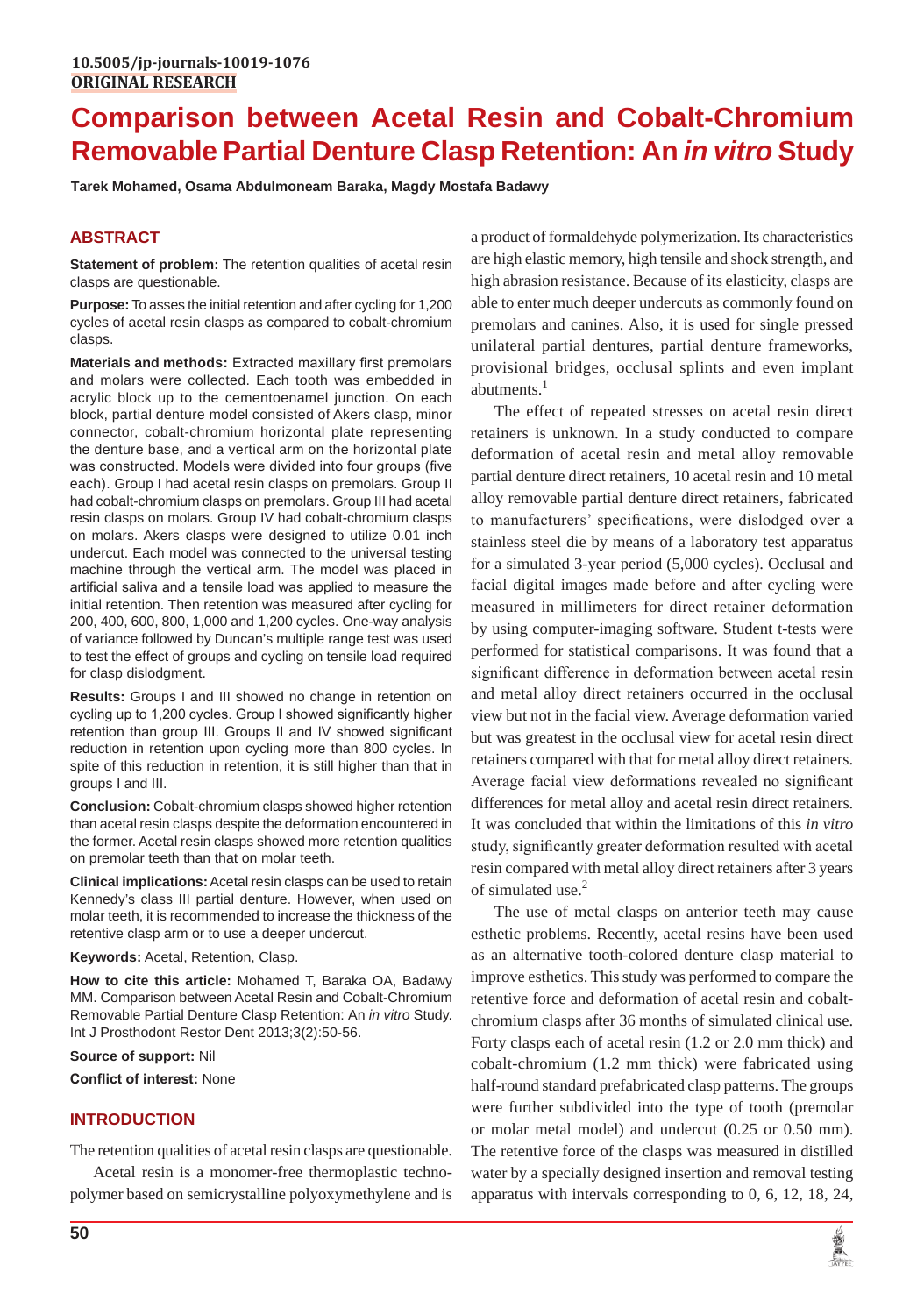30 and 36 months of simulated clinical use of a removable partial denture. The distance between the clasp tips (mm) was measured with a microscope before and after the insertion and removal testing procedure. Comparison of the mean values of the retentive force (gram force) of the clasps and the distance (mm) between the clasp tips was conducted. The mean values of tensile load required to dislodge acetal resin clasps with 1.2 mm thickness (111.6 g or 1.11 N) and with 2.0 mm thickness (178.4 g or 1.75 N) was significantly lower than that to dislodge cobalt-chromium clasps (694.1 g or 6.81 N). The retentive force needed to dislodge all three types of clasps was significantly lower for the molar than premolar models and also lower for the models with 0.25 mm undercuts than for those with 0.50 mm undercuts. After 36 months of simulated clinical use, there was evidence of deformation in the cobalt-chromium clasps but no deformation noted for the acetal resin clasps. The retentive force of cobalt-chromium clasps (297.4 g or 2.91 N) after deformation remained significantly higher than the retentive force of acetal resin clasps that were 1.2 mm (110.7 g or 1.08 N) and 2.0 mm thick (177.5 g or 1.74 N) respectively. It was concluded that, within the limitations of this study, the results suggested that both thicknesses of acetal resin clasps evaluated required less force for insertion and removal than cobalt-chromium clasps over a simulated  $36$ -month period.<sup>3</sup>

A study was conducted to examine the flexural properties of acetal resin to determine the appropriate design for an acetal resin removable partial denture clasp. The effectiveness of various acetal resin polishing procedures were also evaluated using scanning electron microscopy. Loads of up to 1,500 g were applied to cylindrical acetal resin specimen lengths of 5, 10 and 15 mm and the degree of deflection of the specimen tip was measured. Specimens were 2 and 1.5 mm in diameter with a round cross-section as well as 2 mm in diameter with a half-round cross-section. Half-round specimens were loaded with their flat surface vertical and then horizontal. Contour plots showing load and deflection for varying lengths of resin were developed for each cross-sectional type based on specimen length, and the stiffness was calculated. Additional acetal resin specimens underwent polishing techniques including tungsten carbide burs, aluminum oxide stones, abrasive impregnated rubber points and 'Polish-D'. Polished specimens were examined with scanning electron microscopy to compare surface roughness. The results showed that, for the 5 mm length specimens, the median stiffness values decreased in the following order: round cross-section with 2 mm diameter > half-round vertical > half-round horizontal > round crosssection with 1.5 mm diameter. The median stiffness values for the 10 and 15 mm lengths followed a similar trend. At each length, the round cross-section with 2 mm diameter specimen was generally at least twice as stiff as other designs. Regarding polishing, the smoothest surface was seen on the specimen that was polished with the rubber point followed by Polish-D. It was found that to have stiffness similar to a cast cobalt-chromium clasp 15 mm long and 1 mm in diameter, a suitable acetal resin clasp must be shorter (approximately 5 mm) with greater cross-sectional diameter (approximately 1.4 mm). To obtain a smooth surface, the acetal resin clasp should be polished with a rubber point followed by a material, such as Polish-D.<sup>4</sup>

#### **MATERIALS AND METHODS**

The purpose of this study was to asses the initial retention and after cycling for 1,200 cycles of acetal resin clasps as compared to cobalt-chromium clasps.

#### **Selection and Grouping of the Teeth**

Extracted maxillary first premolars and molars were collected. Each tooth was embedded in acrylic block up to the cementoenamel junction. Models were divided into four groups (5 each). Group I had acetal resin clasps on premolars (Pressing di Monticelli Rag Stefano, 47046 Misano Adriatico, Italy). Group II had cobalt-chromium clasps on premolars (METAPLUS VP, Germany). Group III had acetal resin clasps on molars. Group IV had cobalt-chromium clasps on molars.

#### **Models Preparations**

Twenty acrylic blocks made of heat-cured acrylic resin (Trevalon, Degu Dent GmbH, Dentsply, Germany) were constructed with 3 cm length, 2.5 cm height and 2 cm width. The bases of the acrylic blocks and their superior surfaces were made parallel to the surveyor table (AF 30, Switzerland). A hole was done at one end of the superior surface of each of the 20 acrylic blocks with suitable length and width to accommodate the roots of the teeth. These holes were filled by self-cured acrylic resin (special tray acrylic resin—Degu Dent GmbH, Dentsply, Germany) and the selected teeth were inserted in these holes in a position perpendicular on the superior surfaces of the acrylic blocks and their long axis were parallel to the analyzing rod of the surveyor. After polymerization of the self-cured acrylic resin the excess were trimmed, finished and polished (Fig. 1).

#### **Surveying of the Samples**

Each acrylic block with the corresponding selected tooth was transferred to the surveyor table without tilting. The analyzing rod of the surveyor was parallel to the long axis of the tooth and was used to determine the height of contour of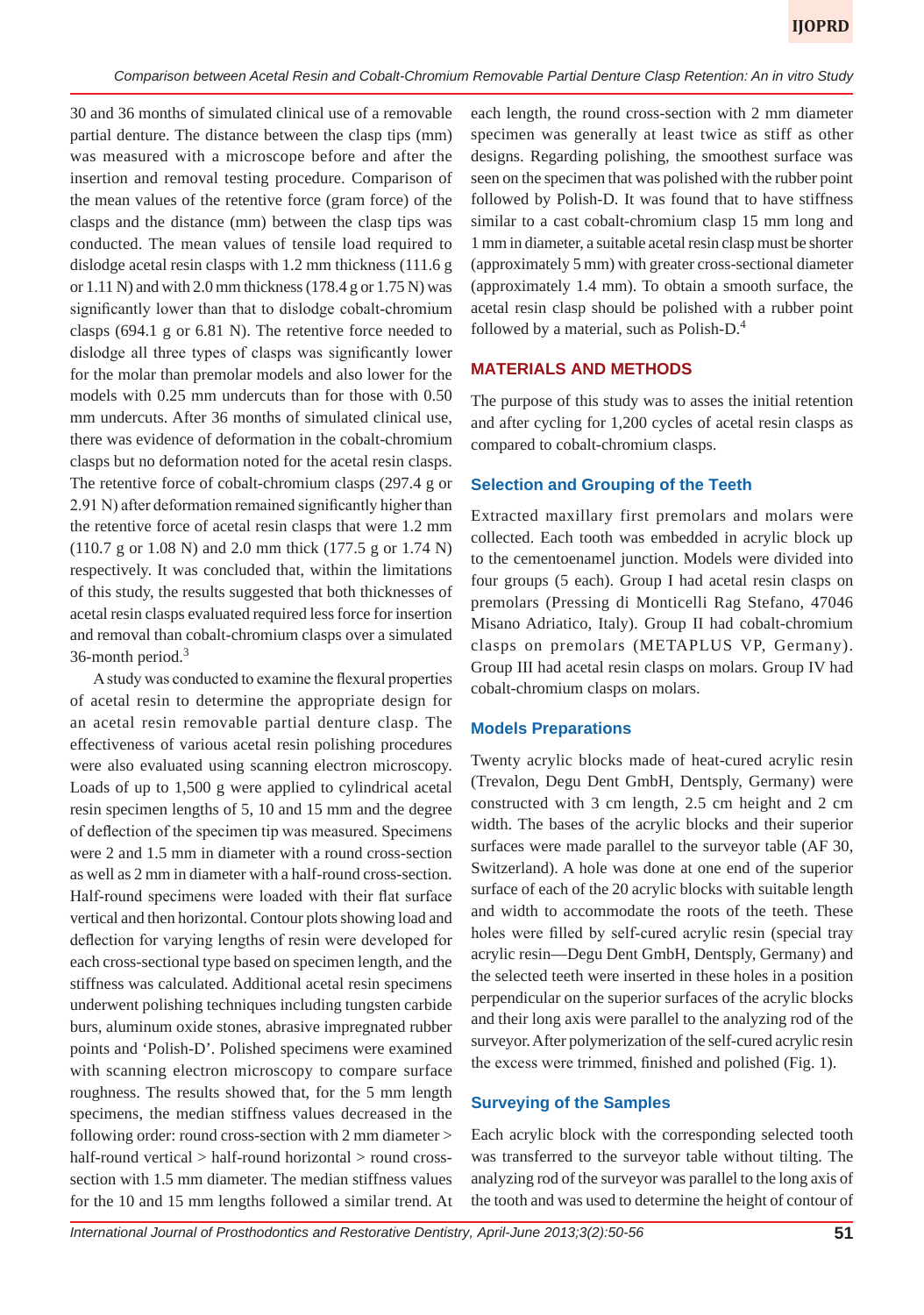

**Fig. 1:** Parallelism of teeth

the selected tooth. The undercut gauge of the surveyor was used to measure and locate the undercut depth of 0.01 inch on the buccal surface of the tooth at the retentive clasp tip area. All the selected teeth were having 0.01 inch undercut depth in the gingival one-third of their crowns otherwise it was excluded and replaced by another corresponding tooth. After measuring the 0.01 inch undercut depth, a red pen mark was placed at the planned position for the retentive clasp tip. The unwanted undercuts on the buccal, palatal and proximal surfaces of the tooth were blocked out using softened wax (YETI Dentalprodukte GmbH, Germany) and trimmed by means of the wax trimmer of the dental surveyor. A piece of relief wax of 1 mm thickness was attached to the superior surface of the acrylic block just away from the proximal surface of the tooth. A small hole of square 2 mm was made at the end of the relief wax. The testing model including the acrylic block and the attached tooth was duplicated in investment material (Wirovest, BEGO, Germany) by using of agar-agar duplicating material (Wirodouble, BEGO, Germany) (Fig. 2).



**Fig. 2:** The relief wax with the small hole representing the tissue stop

## **Construction of the Clasp Assembly, Base and Vertical Sprue**

Half-round cross section Akers clasp wax pattern was used (Yeti Dental GmbH, Germany). The average length of the retentive clasp arm was 7 mm for premolar teeth and 10 mm for molar teeth. The thickness of the retentive clasp arm for all samples was 1 mm at the origin, and 0.5 mm at the retentive clasp tip. A flat piece of wax representing the denture base was attached to the superior surface of the investment model just away from the proximal surface of the tooth and extended to the hole on the superior surface of the investment model representing the tissue stop at the end away from the tooth. This piece of wax was attached to the minor connector of the Akers clasp wax pattern. A rounded vertical plastic sprue 30 mm in length and 3 mm in diameter was attached to the flat piece of wax on the superior surface of the investment model perpendicular on it and away from the minor connector by 3 mm. This distance between the vertical plastic sprue and the minor connector was fixed for all samples. In cases of acetal clasps, the flat piece of wax was in the form of meshwork in the 3 mm area between the vertical plastic sprue and the minor connector of the Akers clasp wax pattern for the mechanical means of retention of the acetal resin clasps. The wax pattern of the Akers clasp assembly, the flat piece of wax, and the vertical plastic sprue were sprued, invested and cast in cobalt-chromium alloy for the second and fourth groups. For the first and the third groups, the wax pattern of the Akers clasp assembly was converted into acetal resin through injection molded process and attached to the cobalt-chromium base and vertical sprue by mechanical means. The Akers clasp (cobalt-chromium or acetal resin), and the metal base with the vertical sprue were tried on the testing model and considered suitable for testing when the occlusal rest was fitting well in its rest seat, when the clasp arms were in contact with the tooth, and when the tissue stop of the metal base was resting on the superior surface of the testing model. Heavy contacts of the cobalt-chromium and the acetal resin minor connectors with the proximal surfaces of the teeth were disclosed and adjusted (Figs 3 to 7).

## **Measuring the Retention of the Acetal Resin and Cobalt-Chromium Akers Clasps**

Twenty acrylic resin cups were made with handles. The handles were used to fix these acrylic cups to the universal testing machine (Lloyd, England). Each testing model with the tooth was attached from its base to the base of one of the acrylic cup by using of self-cured acrylic resin. The occlusal rest of the Akers clasp was fully seated in its rest seat. The tissue stop of the metal base was touching the

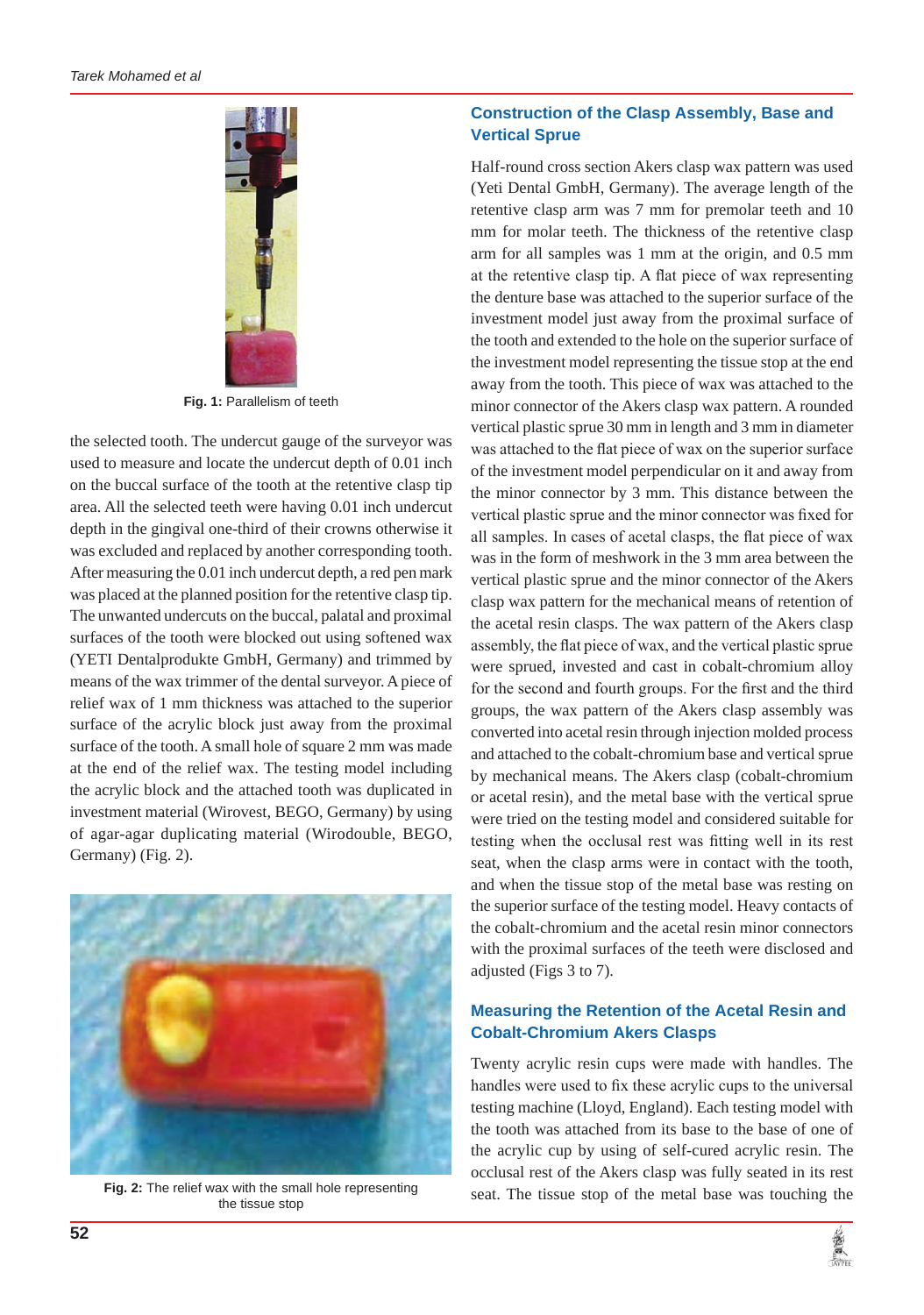*Comparison between Acetal Resin and Cobalt-Chromium Removable Partial Denture Clasp Retention: An in vitro Study*



**Fig. 3:** The clasp assembly, base and vertical sprue



**Fig. 4:** Cobalt-chromium Akers clasp on premolar



**Fig. 5:** Cobalt-chromium Akers clasp on molar

superior surface of the acrylic testing model, and the vertical sprue was attached to the vertical spindle of the universal testing machine. Each acrylic cup was filled with 150 ml of artificial saliva. This artificial saliva was covering the testing model with the tooth and the clasp. Each clasp was initially



**Fig. 6:** Acetal resin clasp on premolar



**Fig. 7:** Acetal resin clasp on molar

activated by withdrawal of the clasp over the maximum convexity of the tooth until complete separation of the clasp from the tooth had occurred, and the amount of retention each clasp was able to perform was recorded in gram. The speed of the universal testing machine was adjusted at 0.2 m/min for all clasp samples. The tension load of the machine for each clasp was equal to the initial retention force of that clasp. This equation was fixed for all clasp samples. Retention of the clasps was tested after cycling for 200, 400, 600, 800, 1,000 and 1,200 cycles simulating 1 year service period of the maxillary partial denture inside the patient's mouth (Figs 8 to 11).

One-way analysis of variance at  $p \le 0.05$ , followed by Duncan's multiple range test were used to test the effect of groups and cycling on tensile load required for clasp dislodgment.

## **RESULTS**

Groups I and III showed no change in retention on cycling up to 1,200 cycles. Group I showed significantly higher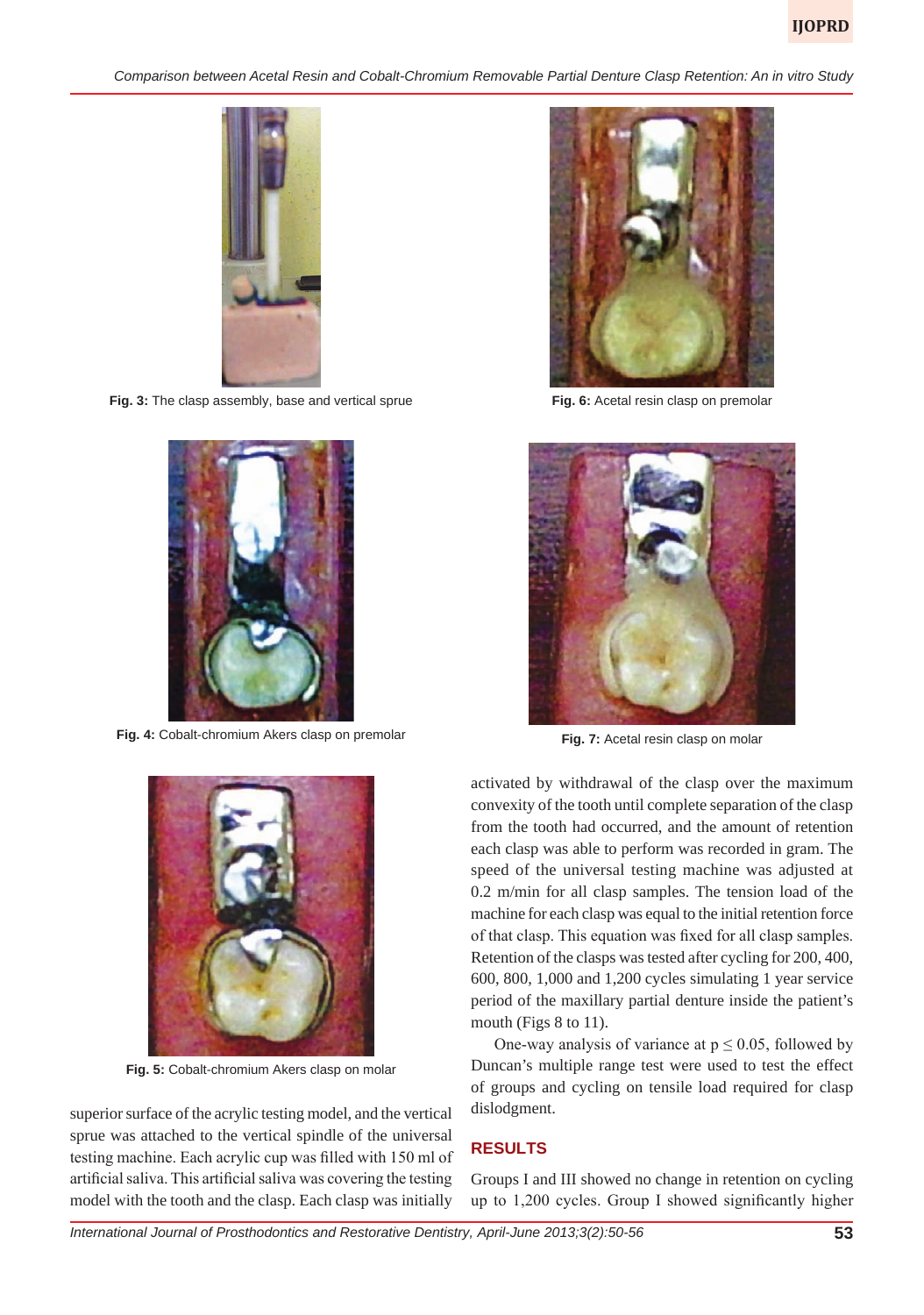

**Fig. 8:** Acetal resin clasp attached to the universal testing machine



**Fig. 9:** Cobalt-chromium clasp attached to the universal testing machine



**Fig. 10:** Universal testing machine

retention than group III. Groups II and IV showed significant reduction in retention upon cycling more than 800 cycles. In spite of this reduction in retention, it is still higher than that in groups I and III. The results of this study were shown in Tables 1 to 6.



**Fig. 11:** Clasp cycling

## **DISCUSSION**

The means of the retention force (in gram) required for clasp dislodgment at the initial cycle for groups I, II, III and IV were 444.92, 1,467.78, 218.28 and 1,206.66 respectively. In a study made to evaluate the retention qualities of the acetal resin clasp, Arda and Arikan  $(2005)^3$  found that the mean value of the tensile load required to dislodge acetal resin clasps with 1.2 mm thickness was 111.6 gm and with 2.0 mm thickness was 178.4 gm, while that for cobalt-chromium clasps with 1.2 mm thickness was 694.1 gm. In studies made to evaluate the retention qualities of the cobalt-chromium clasp, Soo and Leung  $(1996)^5$  found that the mean value of the tensile load required to dislodge Akers cobalt-chromium clasp was 1,785 gm. Morris et al  $(1983)^6$  mentioned that the cast circumferential clasp with different dimensions and 0.25 mm deflection can generate 970 to 3,140 gm of force under tension. Cameron and Lyons  $(1996)^7$  found it to be 3,085.5 gm, and Firtel  $(1968)^{8}$  found it to be 1,398 gm. The differences in the retention forces among these studies may be due to differences in the dimensions of the wax pattern from which the clasp was made, amount of deflection, flexibility of the clasp and the type of the testing model. For group I (premolar acetal resin clasp) and group III (molar acetal resin clasp), there was insignificant change in the tensile load required for clasp dislodgment at the different interval of cycles. This finding may be due to flexibility of the acetal resin clasp and it was in agreement with a study made by Arda and Arikan  $(2005)^3$  who mentioned that no deformation noted for the acetal resin clasps over a simulated 36-month period. On the other hand, this finding was in disagreement with a study made by Wu et al  $(2003)^2$  who mentioned that, significantly greater deformation resulted with acetal resin direct retainers after 3 years of simulated use. For group II (premolar cobalt-chromium clasp), there was highly significant reduction in the tensile load from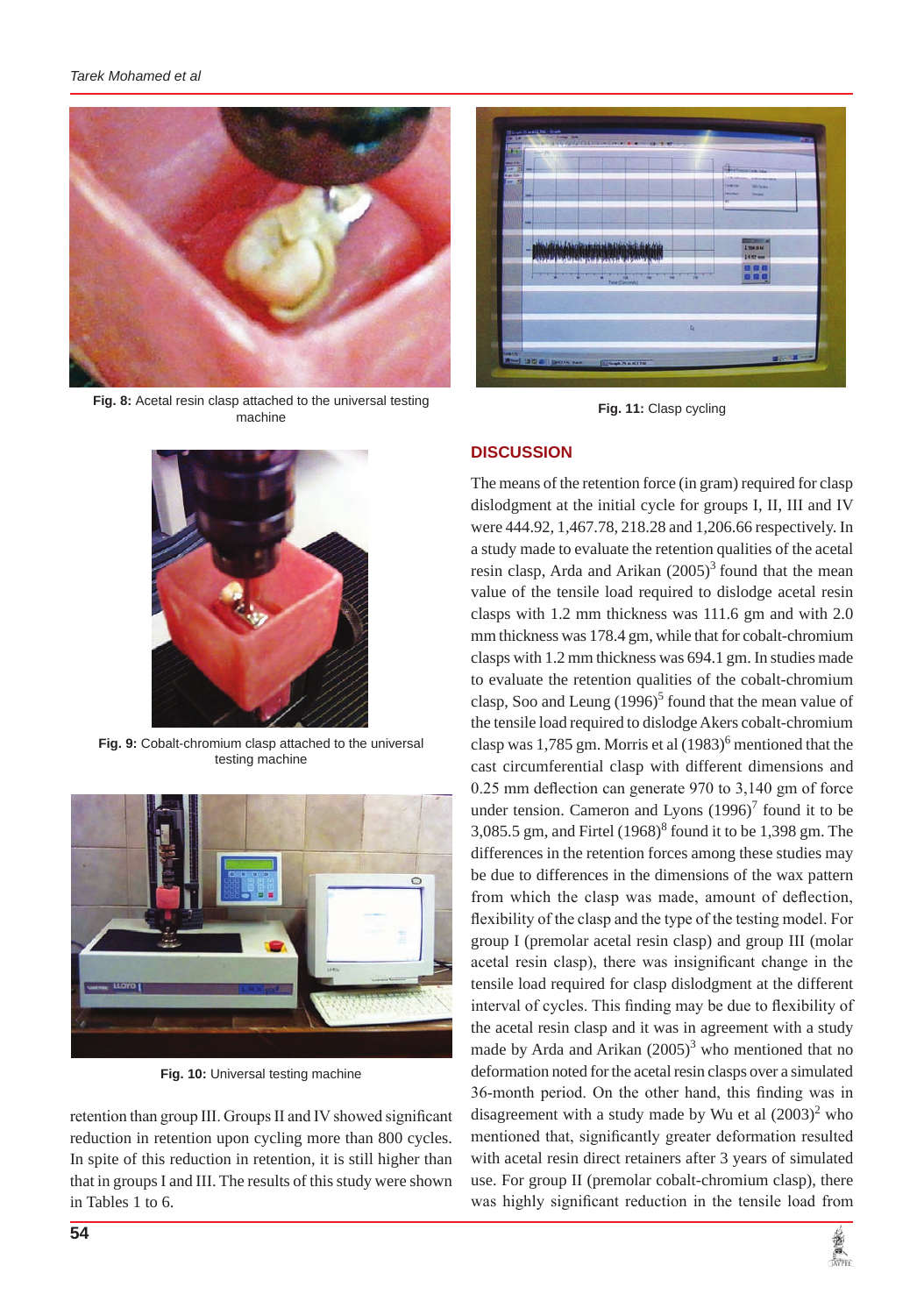*Comparison between Acetal Resin and Cobalt-Chromium Removable Partial Denture Clasp Retention: An in vitro Study*

| Table 1: The tensile loads (in gram) required for clasp dislodgment |         |       |          |           |           |           |          |       |  |
|---------------------------------------------------------------------|---------|-------|----------|-----------|-----------|-----------|----------|-------|--|
| Number of cycles                                                    | Group I |       | Group II |           | Group III |           | Group IV |       |  |
|                                                                     | Mean    | SD.   | Mean     | <b>SD</b> | Mean      | <b>SD</b> | Mean     | SD.   |  |
| Initial                                                             | 444.92  | 32.48 | 1.467.78 | 22.92     | 218.28    | 26.60     | 1.206.66 | 23.81 |  |
| 200 cycles                                                          | 444.92  | 32.48 | 1.467.78 | 22.92     | 218.28    | 26.60     | 1.206.66 | 23.81 |  |
| 400 cycles                                                          | 444.92  | 32.48 | 1.467.78 | 22.92     | 218.28    | 26.60     | 1.206.66 | 23.81 |  |
| 600 cycles                                                          | 444.92  | 32.48 | 1,459.62 | 14.60     | 218.28    | 26.60     | 1.206.66 | 23.81 |  |
| 800 cycles                                                          | 444.92  | 32.48 | 1.426.98 | 38.91     | 218.28    | 26.60     | 1.190.34 | 9.94  |  |
| 1,000 cycles                                                        | 443.50  | 29.49 | 1.336.20 | 29.74     | 218.28    | 26.60     | 1.129.14 | 48.86 |  |
| 1,200 cycles                                                        | 442.48  | 29.35 | 1,303.56 | 26.40     | 218.28    | 26.60     | 1,090.38 | 29.39 |  |

Group I: Premolar acetal resin clasp group; Group II: Premolar cobalt-chromium clasp group; Group III: Molar acetal resin clasp group; Group IV: Molar cobalt-chromium clasp group; SD: Standard deviation

**Table 2:** The effect of number of insertion and removal cycles on the tensile load (in gram) required for clasp dislodgment in premolar acetal resin clasp group (group I)

| <b>Differences</b>   | Mean     | <b>SD</b> | р         |
|----------------------|----------|-----------|-----------|
| Initial-200 cycles   | 0.000    | 0.000     | <b>NS</b> |
| 200-400 cycles       | 0.000    | 0.000     | <b>NS</b> |
| 400-600 cycles       | 0.000    | 0.000     | <b>NS</b> |
| 600-800 cycles       | 0.000    | 0.000     | <b>NS</b> |
| 800-1,000 cycles     | $-1.428$ | 3.193     | <b>NS</b> |
| 1,000-1,200 cycles   | $-1.020$ | 2.281     | <b>NS</b> |
| Initial-1,200 cycles | $-2.448$ | 3.429     | <b>NS</b> |

p: Probability level between number of cycles; NS: Not significant

**Table 3:** The effect of number of insertion and removal cycles on the tensile load (in gram) required for clasp dislodgment in premolar cobalt-chromium clasp group (group II)

| <b>Differences</b>   | Mean       | <b>SD</b> | P         |
|----------------------|------------|-----------|-----------|
| Initial-200 cycles   | 0.000      | 0.000     | <b>NS</b> |
| 200-400 cycles       | 0.000      | 0.000     | <b>NS</b> |
| 400-600 cycles       | $-8.160$   | 18.246    | <b>NS</b> |
| 600-800 cycles       | $-32.640$  | 31.768    | <b>NS</b> |
| 800-1,000 cycles     | $-90.780$  | 17.068    | $***$     |
| 1,000-1,200 cycles   | $-32.640$  | 45.272    | <b>NS</b> |
| Initial-1,200 cycles | $-164.220$ | 20.527    | $***$     |

p: Probability level between number of cycles; NS: Not significant; \*\*: Highly significant

**Table 4:** The effect of number of insertion and removal cycles on the tensile load (in gram) required for clasp dislodgment in molar acetal resin clasp group (group III)

| <b>Differences</b>   | Mean  | <b>SD</b> | р         |
|----------------------|-------|-----------|-----------|
| Initial-200 cycles   | 0.000 | 0.000     | <b>NS</b> |
| 200-400 cycles       | 0.000 | 0.000     | <b>NS</b> |
| 400-600 cycles       | 0.000 | 0.000     | <b>NS</b> |
| 600-800 cycles       | 0.000 | 0.000     | <b>NS</b> |
| 800-1,000 cycles     | 0.000 | 0.000     | <b>NS</b> |
| 1,000-1,200 cycles   | 0.000 | 0.000     | <b>NS</b> |
| Initial-1,200 cycles | 0.000 | 0.000     | <b>NS</b> |

P: Probability level between number of cycles; NS: Not significant

800 up to 1,000 cycle interval. For group IV (molar cobaltchromium clasp) there was significant reduction in the tensile load from 800 up to 1,000 and from 1,000 up to 1,200 cycle intervals. Both groups II and IV started to loss retention force at the 800 cycles due to the rigidity of the cobalt-chromium

| <b>Table 5:</b> The effect of number of insertion and removal cycles on |
|-------------------------------------------------------------------------|
| the tensile load (in gram) required for clasp dislodgment in molar      |
| cobalt-chromium clasp group (group IV)                                  |

| oopan omoniidiii oldop group (group iv) |            |           |           |  |  |  |  |  |  |
|-----------------------------------------|------------|-----------|-----------|--|--|--|--|--|--|
| Number of cycles                        | Mean       | <b>SD</b> | р         |  |  |  |  |  |  |
| Initial-200 cycles                      | 0.000      | 0.000     | <b>NS</b> |  |  |  |  |  |  |
| 200-400 cycles                          | 0.000      | 0.000     | <b>NS</b> |  |  |  |  |  |  |
| 400-600 cycles                          | 0.000      | 0.000     | <b>NS</b> |  |  |  |  |  |  |
| 600-800 cycles                          | $-16.320$  | 21.151    | <b>NS</b> |  |  |  |  |  |  |
| 800-1,000 cycles                        | $-61,200$  | 52.010    | $\star$   |  |  |  |  |  |  |
| 1,000-1,200 cycles                      | $-38.760$  | 25.398    | $\star$   |  |  |  |  |  |  |
| Initial-1,200 cycles                    | $-116.180$ | 25.602    | $***$     |  |  |  |  |  |  |
|                                         |            |           |           |  |  |  |  |  |  |

p: Probability level between number of cycles; NS: Not significant; \*: Significant; \*\*\*: Highly significant

clasp and lack of its flexibility. The higher reduction of the tensile load in group II than that in group IV was due to the greater length of the retentive clasp arm in group IV than that in group II which lead to more flexibility of the cobalt-chromium clasps in group IV. Wear did not seem to be the reason of retention loss in groups II and IV as in a study made by Helal  $(2004)^9$  who mentioned that there was no significant effect of both the wear of different abutment materials and different clasp designs on the retention loss after 16,000 cycles with no wear predicted on the retentive arm of the clasps of all subgroups. Also in studies made by Phillips and Leonard (1956),<sup>10</sup> Bates (1968)<sup>11</sup> and Hebel et al  $(1984)$ ,  $^{12}$  who mentioned that wear was not a significant problem in 25,000 cycles. The results of this study was in agreement with a study made by Arda and Arikan  $(2005)^3$ who mentioned that, in spite of presence of evidence of deformation in the cobalt-chromium clasps but no deformation noted for the acetal resin clasps, the retentive force of the cobalt-chromium clasps after deformation remained higher than that of the acetal resin clasps that required less force for insertion and removal than cobaltchromium clasps over the follow-up period.

### **CONCLUSION**

Cobalt-chromium clasps showed higher retention than acetal resin clasps despite the deformation encountered in the former. Acetal resin clasps showed more retention qualities